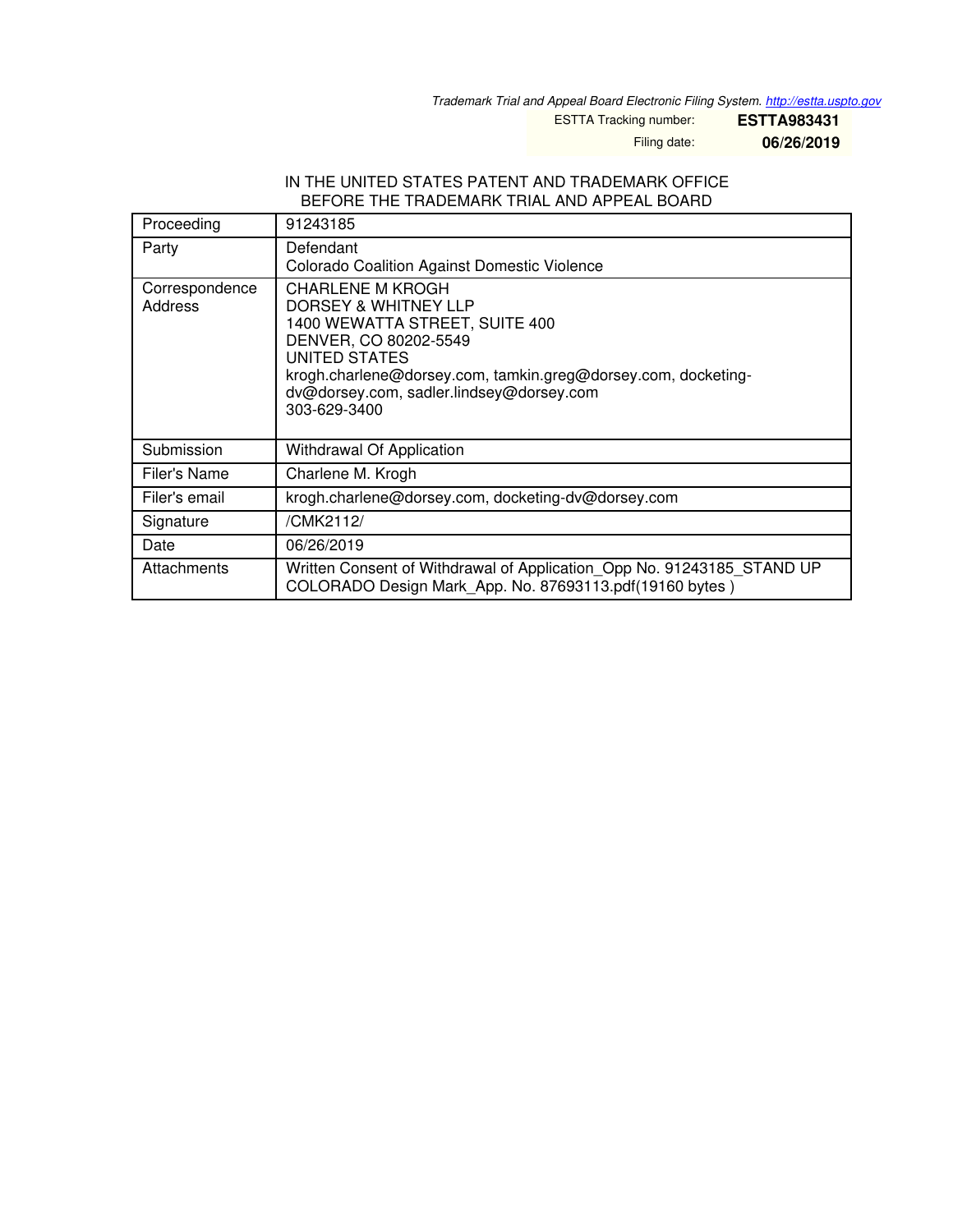### **IN THE UNITED STATES PATENT AND TRADEMARK OFFICE BEFORE THE TRADEMARK TRIAL AND APPEAL BOARD**

In the matter of U.S. Trademark Application Serial No. 87/693,113 for the STAND UP COLORADO design mark, published on April 24, 2018.

| The Entertainment Industry Foundation               |  |  |
|-----------------------------------------------------|--|--|
| Opposer,                                            |  |  |
| v.                                                  |  |  |
| <b>Colorado Coalition Against Domestic Violence</b> |  |  |
| Applicant.                                          |  |  |

Opposition No. 91243185

# **WRITTEN CONSENT OF WITHDRAWAL OF APPLICATION**

Pursuant to 37 C.F.R. § 2.135 and TBMP § 602.01, Applicant Colorado Coalition Against

Domestic Violence filed its request to withdrawal U.S. Trademark Application Serial No.

87/693,113, with prejudice, on May 29, 2019. Applicant hereby submits that its abandonment of

the application is made with the consent of Opposer, The Entertainment Industry Foundation,

through its undersigned counsel.

Respectfully submitted,

Dorsey & Whitney LLP

Dated: June 26, 2019 By /Charlene M. Krogh/

Charlene M. Krogh Gregory S. Tamkin Lindsey M. Sadler 1400 Wewatta Street, Suite 400 Denver, CO 80202 Tel: (303) 629-3400 Fax: (303) 629-3450 Krogh.charlene@dorsey.com Tamkin.greg@dorsey.com Sadler.lindsey@dorsey.com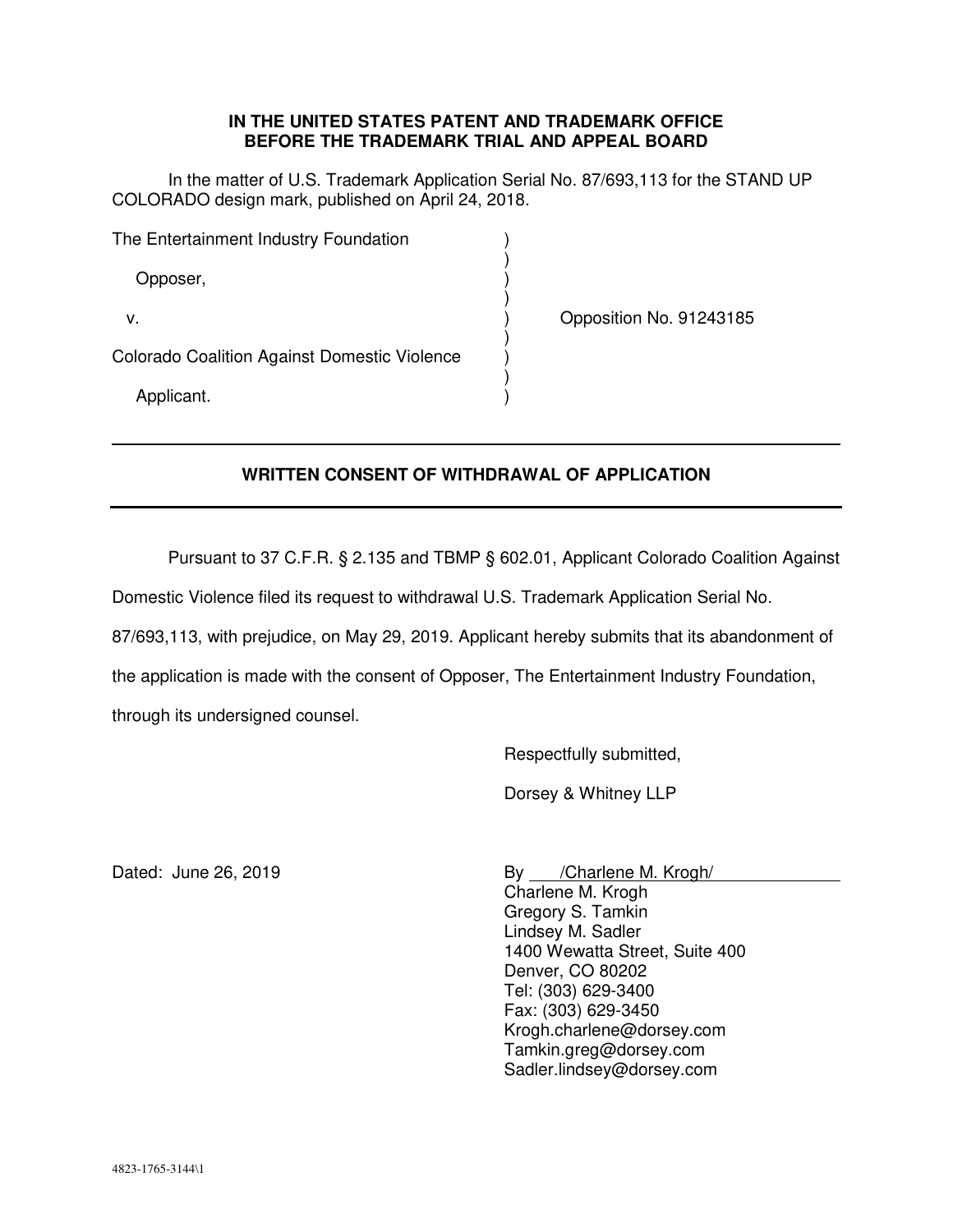### **Attorney for Applicant Colorado Coalition Against Domestic Violence**

Opposer in Opposition No. 91243185 hereby consents to abandonment of the aboveidentified application.

> By /Catherine S. Mitros/ Catherine S. Mitros Andrew D. Price Venable LLP 600 Massachusetts Ave., NW Washington, DC 20001 CSMitros@venable.com ADPrice@venable.com

**Attorneys for Opposer The Entertainment Industry Foundation**